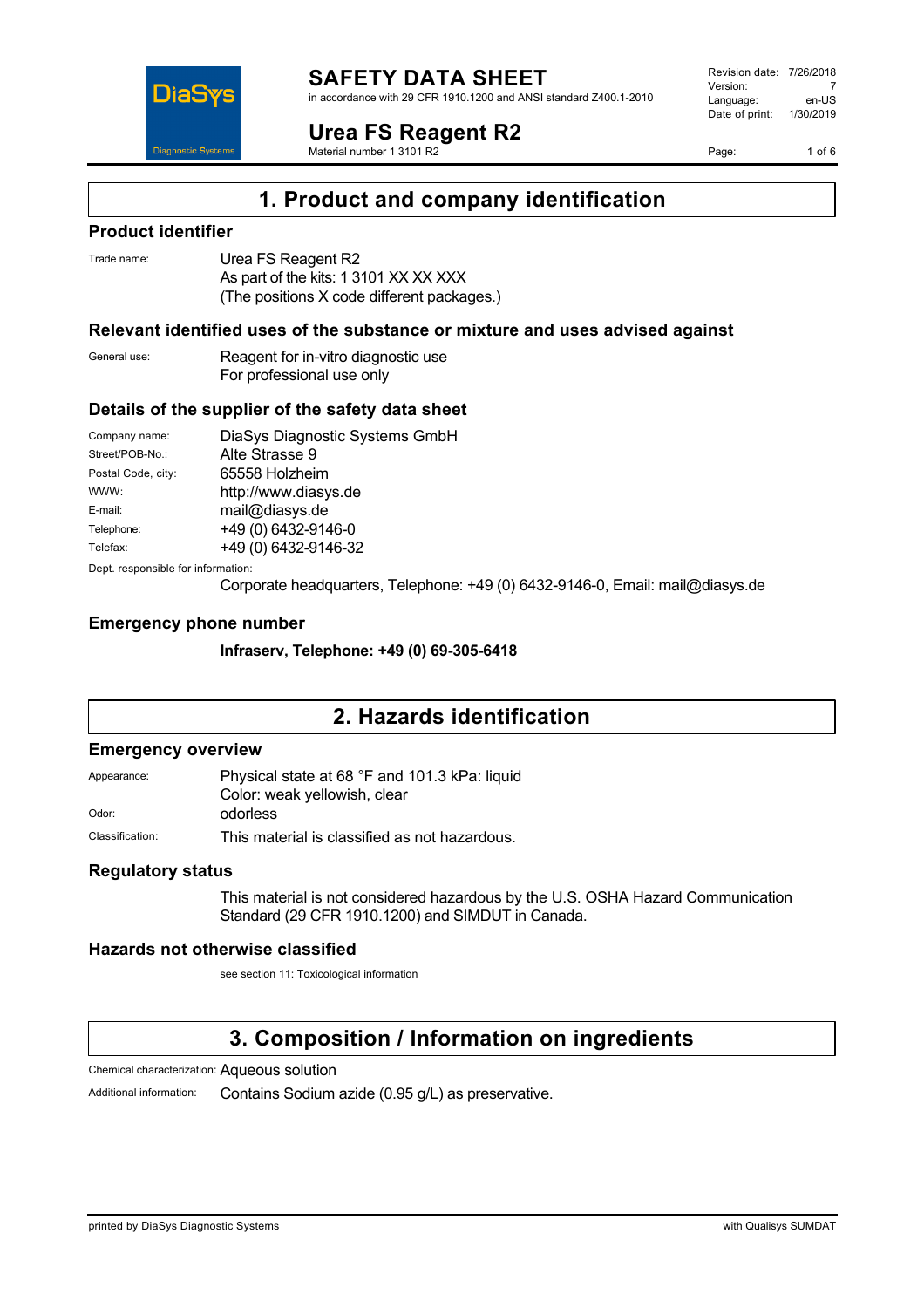

# **SAFETY DATA SHEET**

in accordance with 29 CFR 1910.1200 and ANSI standard Z400.1-2010

### **Urea FS Reagent R2**

Material number 1 3101 R2

Revision date: 7/26/2018 Version: 7<br>Language: en-LIS Language: Date of print: 1/30/2019

Page: 2 of 6

| 4. First aid measures    |                                                                                                                                                                                                                    |  |
|--------------------------|--------------------------------------------------------------------------------------------------------------------------------------------------------------------------------------------------------------------|--|
| In case of inhalation:   | Provide fresh air. If you feel unwell, seek medical advice.                                                                                                                                                        |  |
| Following skin contact:  | Change contaminated clothing. Remove residues with water. In case of skin reactions,<br>consult a physician.                                                                                                       |  |
| After eye contact:       | Immediately flush eyes with plenty of flowing water for 10 to 15 minutes holding eyelids<br>apart. Remove contact lenses, if present and easy to do. Continue rinsing. Subsequently<br>consult an ophthalmologist. |  |
| After swallowing:        | Rinse mouth thoroughly with water. Do not induce vomiting without medical assistance.<br>Have victim drink large quantities of water, with active charcoal if possible. Seek medical<br>attention.                 |  |
|                          | Most important symptoms/effects, acute and delayed                                                                                                                                                                 |  |
|                          | After eye contact: mild irritant                                                                                                                                                                                   |  |
| Information to physician |                                                                                                                                                                                                                    |  |

Treat symptomatically.

## **5. Fire fighting measures**

Flash point/flash point range:

not combustible

Auto-ignition temperature: No data available

Suitable extinguishing media:

Product is non-combustible. Extinguishing materials should therefore be selected according to surroundings.

### **Specific hazards arising from the chemical**

Fires in the immediate vicinity may cause the development of dangerous vapors.

Protective equipment and precautions for firefighters:

Wear self-contained breathing apparatus.

Additional information: Do not allow fire water to penetrate into surface or ground water.

## **6. Accidental release measures**

Personal precautions: Avoid contact with skin and eyes. Do not breathe vapors. Provide adequate ventilation. Wear appropriate protective equipment. Environmental precautions: Do not allow to penetrate into soil, waterbodies or drains. Methods for clean-up: Soak up with absorbent materials such as sand, siliceus earth, acid- or universal binder.

Store in special closed containers and dispose of according to ordinance. Wash spill area with plenty of water.

## **7. Handling and storage**

### **Handling**

Advices on safe handling: Avoid contact with skin and eyes. Keep all containers, equipment and working place clean. Wear appropriate protective equipment. Provide adequate ventilation, and local exhaust as needed. Wash hands before breaks and after work. When using do not eat, drink or smoke.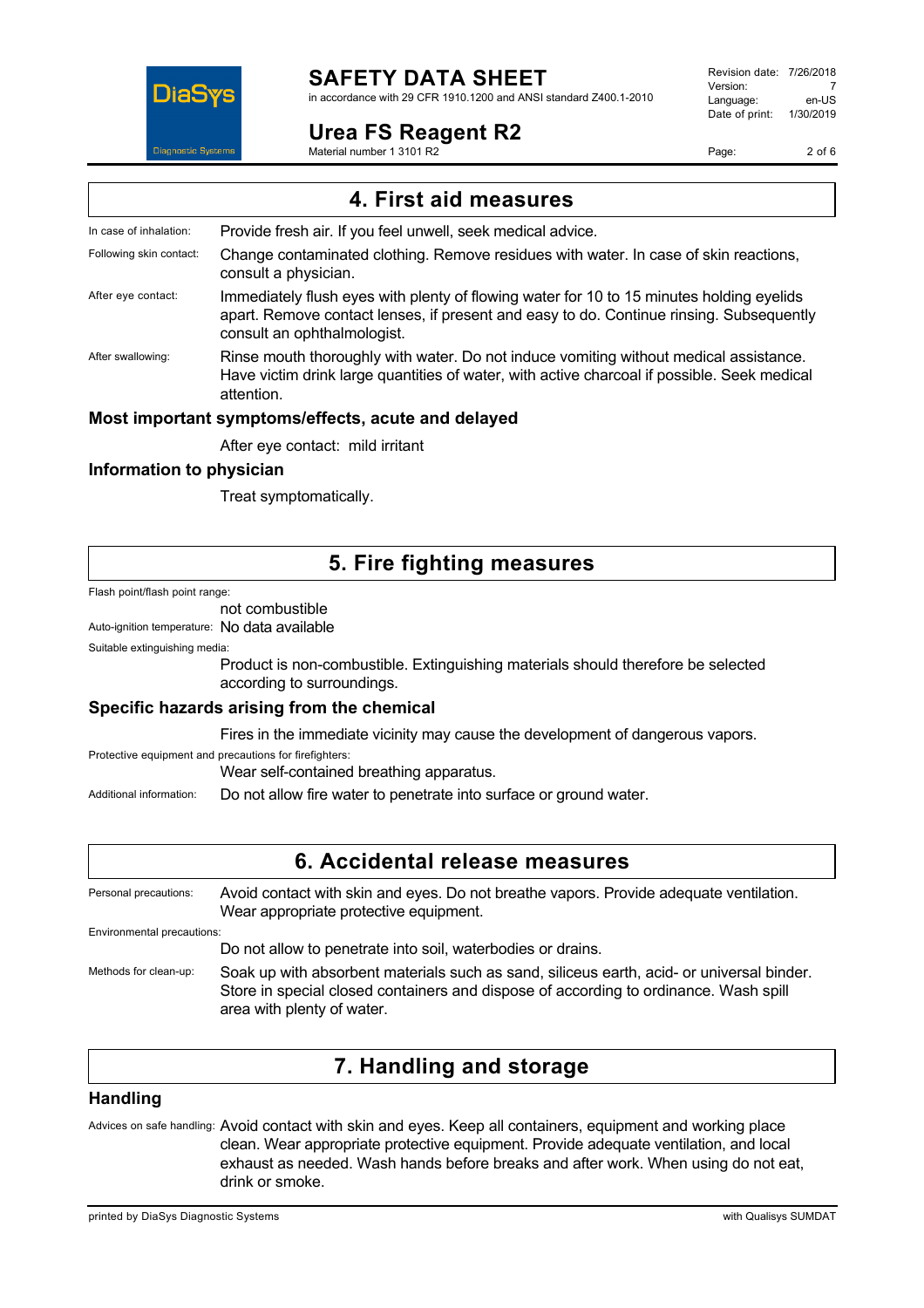

**SAFETY DATA SHEET** in accordance with 29 CFR 1910.1200 and ANSI standard Z400.1-2010

# **Urea FS Reagent R2**

Material number 1 3101 R2

Page: 3 of 6

### **Storage**

Requirements for storerooms and containers:

Keep containers tightly closed and at a temperature between 35.6 °F and 46.4 °F. Protect from light.

Hints on joint storage: Do not store together with: acids, alkalis.

## **8. Exposure controls / personal protection**

### **Engineering controls**

Provide good ventilation and/or an exhaust system in the work area. See also information in chapter 7, section storage.

### **Personal protection equipment (PPE)**

| Eye/face protection             | Tightly sealed goggles according to OSHA Standard - 29 CFR: 1910.133 or ANSI<br>Z87.1-2010.                                                                                                                                    |
|---------------------------------|--------------------------------------------------------------------------------------------------------------------------------------------------------------------------------------------------------------------------------|
| Skin protection                 | Wear suitable protective clothing.                                                                                                                                                                                             |
|                                 | Protective gloves according to OSHA Standard - 29 CFR: 1910.138.<br>Glove material: Nitrile rubber - Breakthrough time: >480 min.<br>Observe glove manufacturer's instructions concerning penetrability and breakthrough time. |
| Respiratory protection:         | When vapors form, use respiratory protection.                                                                                                                                                                                  |
| General hygiene considerations: |                                                                                                                                                                                                                                |
|                                 | Avoid contact with skin and eyes. Change contaminated clothing. Wash hands before<br>breaks and after work. When using do not eat, drink or smoke.                                                                             |

## **9. Physical and chemical properties**

### **Information on basic physical and chemical properties**

| Appearance:                              | Physical state at 68 °F and 101.3 kPa: liquid<br>Color: weak yellowish, clear |
|------------------------------------------|-------------------------------------------------------------------------------|
| Odor:                                    | odorless                                                                      |
| Odor threshold:                          | No data available                                                             |
| pH value:                                | at 77 °F: 9.6                                                                 |
| Melting point/freezing point:            | approx. 32 °F                                                                 |
| Initial boiling point and boiling range: | approx. 212 °F                                                                |
| Flash point/flash point range:           | not combustible                                                               |
| Evaporation rate:                        | No data available                                                             |
| Flammability:                            | No data available                                                             |
| Explosion limits:                        | No data available                                                             |
| Vapor pressure:                          | No data available                                                             |
| Vapor density:                           | No data available                                                             |
| Density:                                 | at 68 °F: 1.001 g/mL                                                          |
| Water solubility:                        | completely miscible                                                           |
| Partition coefficient: n-octanol/water:  | No data available                                                             |
| Auto-ignition temperature:               | No data available                                                             |
| Thermal decomposition:                   | No data available                                                             |
| Additional information:                  | No data available                                                             |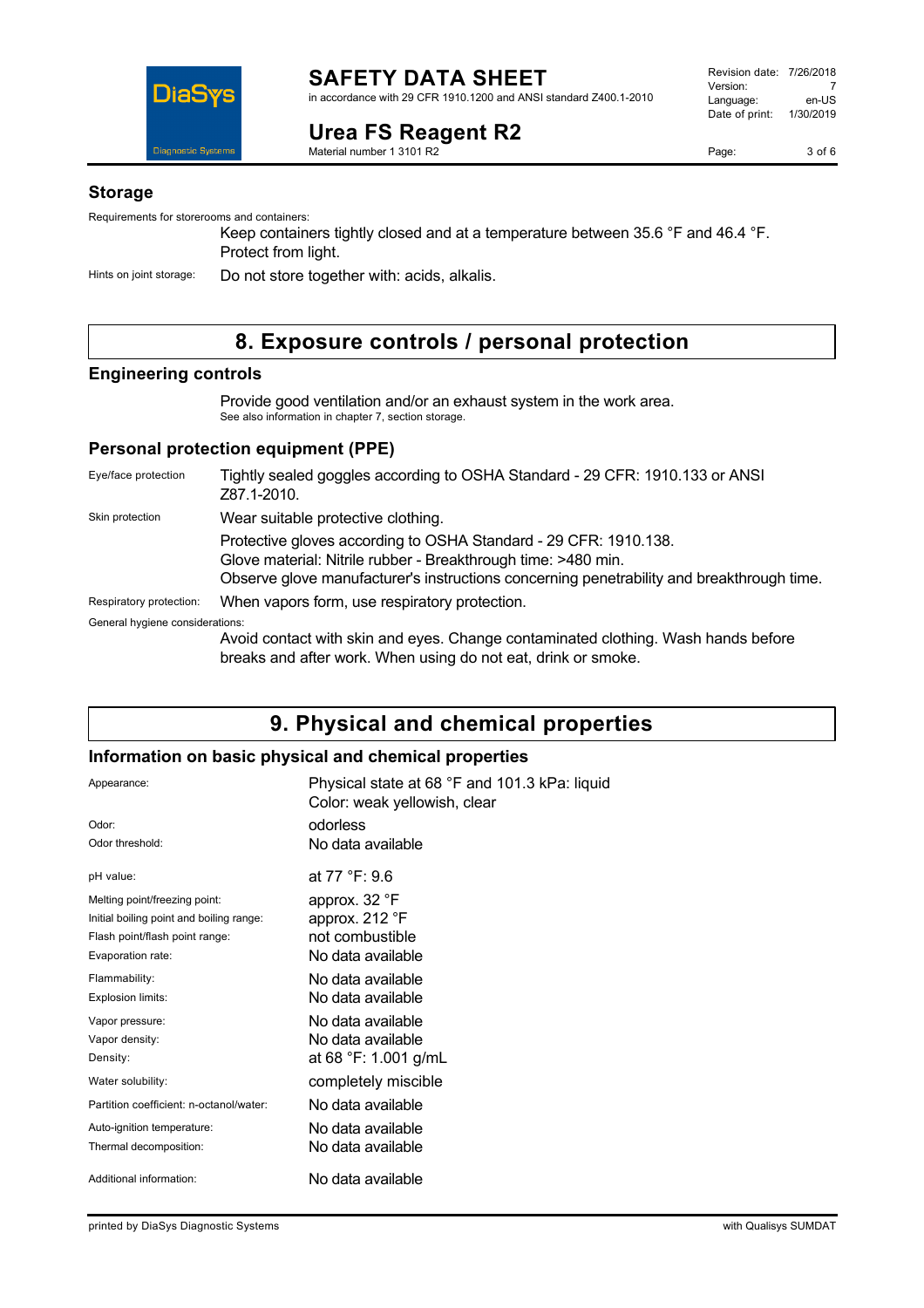

# **SAFETY DATA SHEET**

in accordance with 29 CFR 1910.1200 and ANSI standard Z400.1-2010

### **Urea FS Reagent R2**

Material number 1 3101 R2

Revision date: 7/26/2018 Version: 7<br>
Language: en-US Language: Date of print: 1/30/2019

Page: 4 of 6

| 10. Stability and reactivity       |                                                                                                |  |
|------------------------------------|------------------------------------------------------------------------------------------------|--|
| Reactivity:                        | No data available                                                                              |  |
| Chemical stability:                | Product is stable under normal storage conditions.                                             |  |
| Possibility of hazardous reactions | No hazardous reactions known.                                                                  |  |
| Conditions to avoid:               | Protect against heat /sun rays.                                                                |  |
| Incompatible materials:            | Acids, alkalis                                                                                 |  |
| Hazardous decomposition products:  | No hazardous decomposition products when regulations for storage and handling are<br>observed. |  |
| Thermal decomposition:             | No data available                                                                              |  |

# **11. Toxicological information**

### **Toxicological tests**

| Toxicological effects: | Acute toxicity (oral): Lack of data.                                                                                                                                                                                                              |
|------------------------|---------------------------------------------------------------------------------------------------------------------------------------------------------------------------------------------------------------------------------------------------|
|                        | Acute toxicity (dermal): Lack of data.                                                                                                                                                                                                            |
|                        | Acute toxicity (inhalative): Lack of data.                                                                                                                                                                                                        |
|                        | Skin corrosion/irritation: Lack of data.                                                                                                                                                                                                          |
|                        | Serious eye damage/irritation: Lack of data.                                                                                                                                                                                                      |
|                        | Sensitisation to the respiratory tract: Lack of data.                                                                                                                                                                                             |
|                        | Skin sensitisation: Lack of data.                                                                                                                                                                                                                 |
|                        | Germ cell mutagenicity/Genotoxicity: Lack of data.                                                                                                                                                                                                |
|                        | Carcinogenicity: Lack of data.                                                                                                                                                                                                                    |
|                        | Reproductive toxicity: Lack of data.                                                                                                                                                                                                              |
|                        | Effects on or via lactation: Lack of data.                                                                                                                                                                                                        |
|                        | Specific target organ toxicity (single exposure): Lack of data.                                                                                                                                                                                   |
|                        | Specific target organ toxicity (repeated exposure): Lack of data.                                                                                                                                                                                 |
|                        | Aspiration hazard: Lack of data.                                                                                                                                                                                                                  |
| Other information:     | Contains Sodium azide (0.95 g/L):<br>After resorption of toxic quantities: headache, dizziness, nausea, cough, vomiting,<br>spasms, breathing paralysis, CNS disorders, low blood pressure, cardiovascular failure,<br>unconsciousness, collapse. |
| <b>Symptoms</b>        |                                                                                                                                                                                                                                                   |
|                        | After eye contact: mild irritant                                                                                                                                                                                                                  |

# **12. Ecological information**

### **Ecotoxicity**

Further details: No data available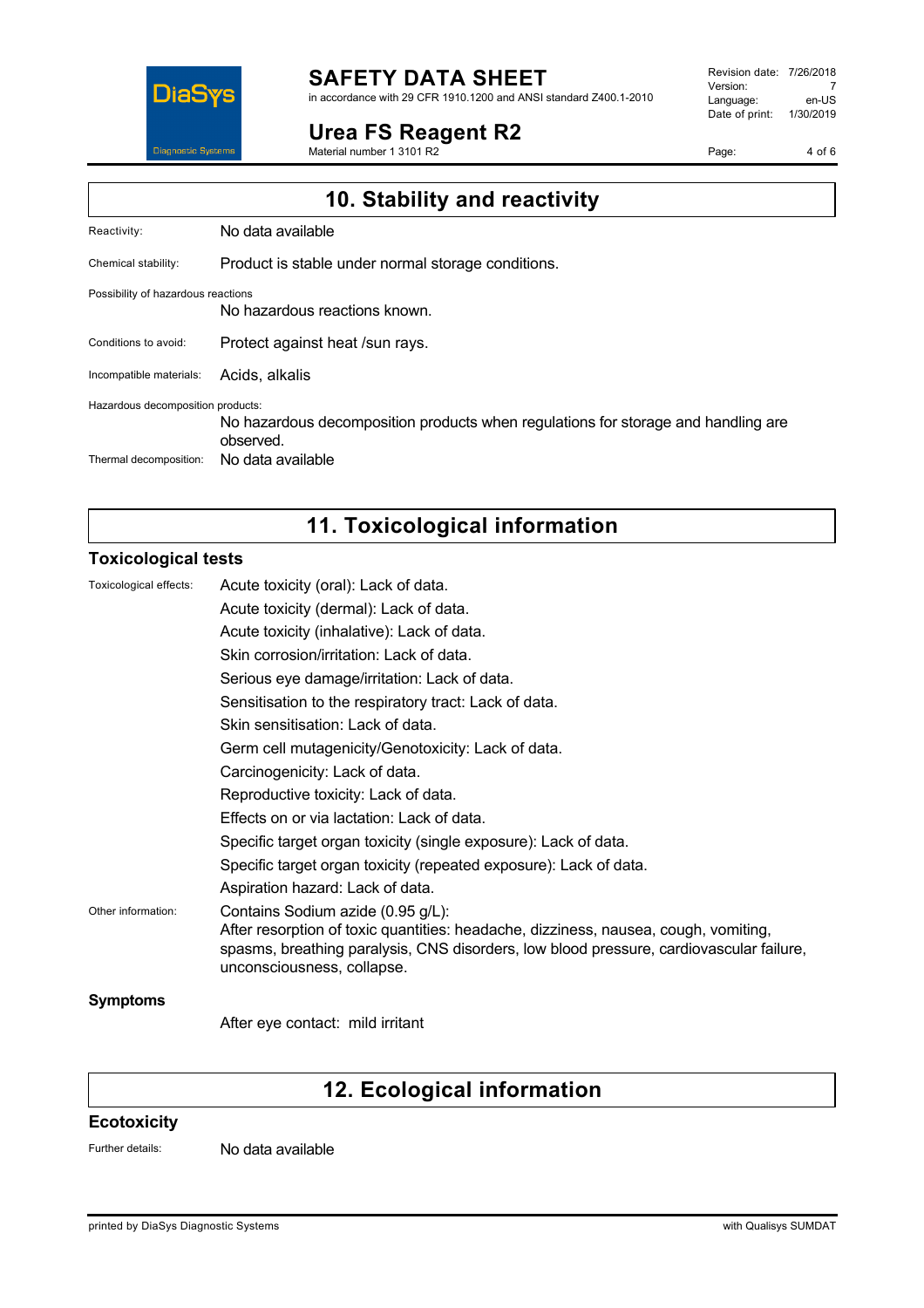**Urea FS Reagent R2**

Material number 1 3101 R2

### **Mobility in soil**

DiaS

iagnostic Syst

No data available

### **Persistence and degradability**

Further details: No data available

### **Additional ecological information**

General information: Do not allow to enter into ground-water, surface water or drains.

## **13. Disposal considerations**

### **Product**

Recommendation: Special waste. Dispose of waste according to applicable legislation.

### **Contaminated packaging**

Recommendation: Dispose of waste according to applicable legislation. Non-contaminated packages may be recycled.

## **14. Transport information**

### **USA: Department of Transportation (DOT)**

Proper shipping name: Not restricted

| Sea transport (IMDG)  |                |
|-----------------------|----------------|
| Proper shipping name: | Not restricted |
| Marine pollutant:     | no             |
|                       |                |

### **Air transport (IATA)**

Proper shipping name: Not restricted

### **Further information**

No dangerous good in sense of these transport regulations.

# **15. Regulatory information**

### **National regulations - Great Britain**

Hazchem-Code: